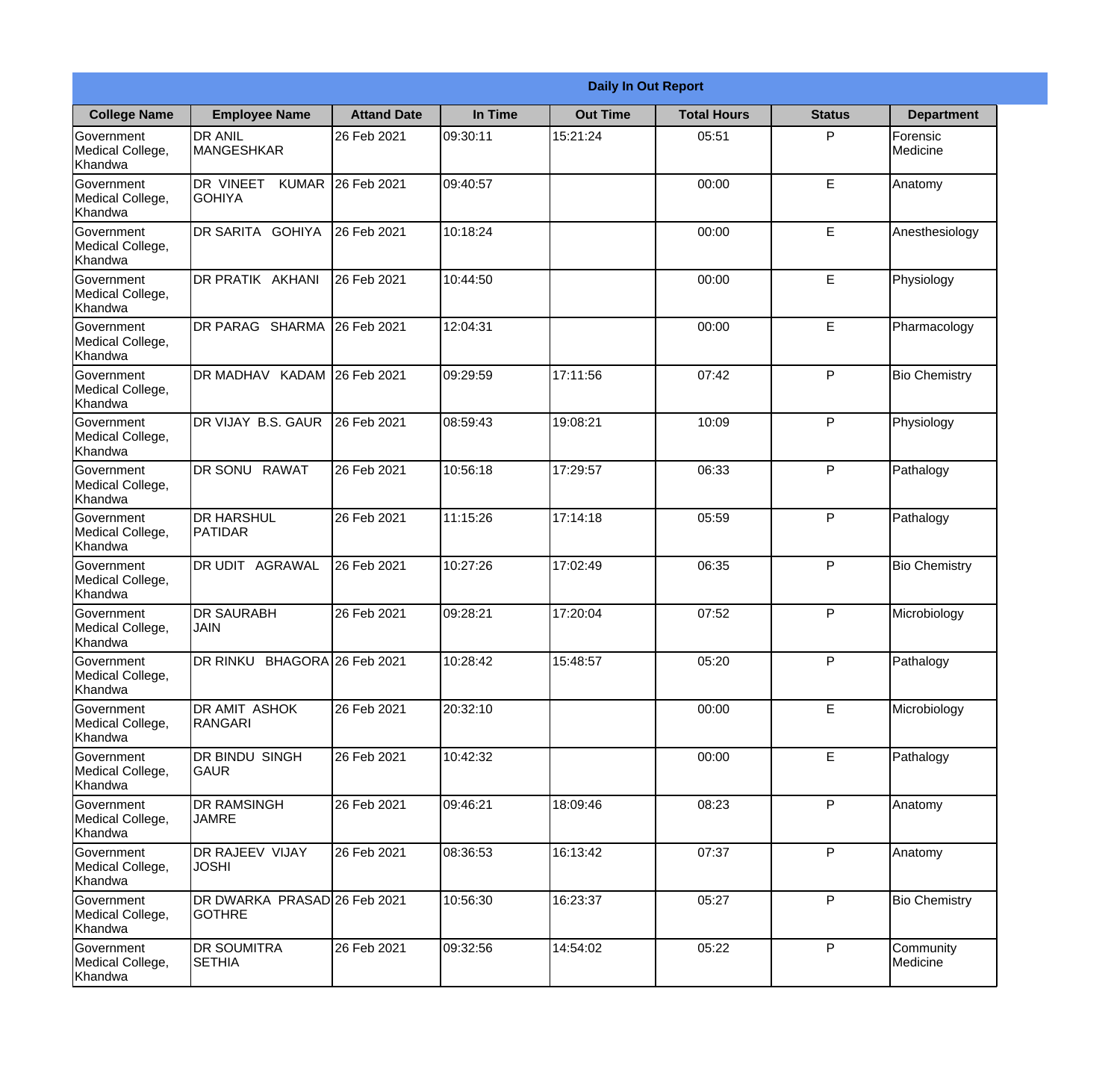| <b>Designation</b>                  | <b>Category</b>     |
|-------------------------------------|---------------------|
| Assistant Professor   Para Clinical |                     |
| Professor                           | <b>Non Clinical</b> |
| Professor                           | Clinical            |
| <b>Assistant Professor</b>          | Non Clinical        |
| Professor                           | Para Clinical       |
| Assistant Professor   Non Clinical  |                     |
| Associate Professor Non Clinical    |                     |
| Demonstrator/Tutor   Para Clinical  |                     |
| Assistant Professor   Para Clinical |                     |
| Associate Professor Non Clinical    |                     |
| Associate Professor Para Clinical   |                     |
| Assistant Professor   Para Clinical |                     |
| Professor                           | Para Clinical       |
| Associate Professor Para Clinical   |                     |
| Demonstrator/Tutor   Non Clinical   |                     |
| <b>Assistant Professor</b>          | Non Clinical        |
| Demonstrator/Tutor   Non Clinical   |                     |
| Assistant Professor   Para Clinical |                     |

## **Daily In Out Report**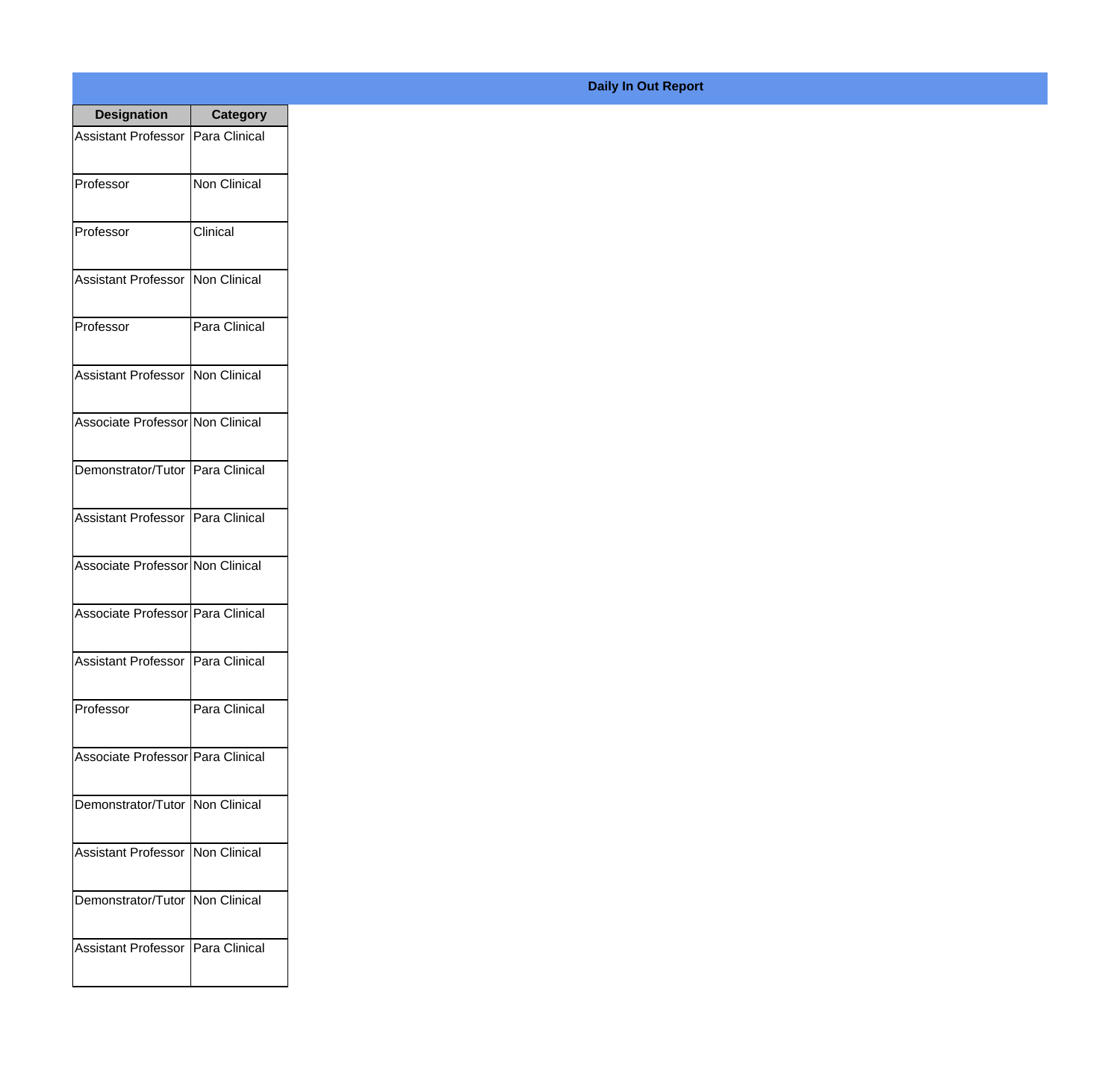|                                                  |                                                       |             |          |          | <b>Daily In Out Report</b> |              |                         |
|--------------------------------------------------|-------------------------------------------------------|-------------|----------|----------|----------------------------|--------------|-------------------------|
| <b>Government</b><br>Medical College,<br>Khandwa | <b>DR SOURYAKANT</b><br><b>VARANDANI</b>              | 26 Feb 2021 | 09:15:27 |          | 00:00                      | E            | Community<br>Medicine   |
| <b>Government</b><br>Medical College,<br>Khandwa | DR RASHMI YADAV                                       | 26 Feb 2021 | 09:22:28 | 17:48:23 | 08:26                      | $\mathsf{P}$ | Community<br>Medicine   |
| <b>Government</b><br>Medical College,<br>Khandwa | DR LEENA PARIHAR 26 Feb 2021                          |             | 10:28:48 | 17:18:57 | 06:50                      | P            | Community<br>Medicine   |
| <b>Government</b><br>Medical College,<br>Khandwa | <b>MR PIYUSH KUMAR</b><br><b>MISHRA</b>               | 26 Feb 2021 | 09:28:47 | 18:24:36 | 08:56                      | P            | Community<br>Medicine   |
| Government<br>Medical College,<br>Khandwa        | DR SACHIN PARMAR 26 Feb 2021                          |             | 09:30:25 | 16:36:30 | 07:06                      | P            | Community<br>Medicine   |
| <b>Government</b><br>Medical College,<br>Khandwa | <b>DR MANOJ BALKE</b>                                 | 26 Feb 2021 | 09:24:42 | 17:16:24 | 07:52                      | $\mathsf{P}$ | Ophthalmology           |
| Government<br>Medical College,<br>Khandwa        | <b>DR GARIMA</b><br>IAGRAWAL VARSHNEY                 | 26 Feb 2021 | 13:29:00 |          | 00:00                      | E            | Paediatrics             |
| Government<br>Medical College,<br>Khandwa        | <b>DR SIDDHARTH</b><br><b>BANODE</b>                  | 26 Feb 2021 | 09:46:14 | 15:45:44 | 05:59                      | P            | Pharmacology            |
| Government<br>Medical College,<br>Khandwa        | DR PRIYA KAPOOR<br><b>KAPOOR</b>                      | 26 Feb 2021 | 09:38:29 | 16:25:43 | 06:47                      | $\mathsf{P}$ | Pathalogy               |
| <b>Government</b><br>Medical College,<br>Khandwa | <b>DR RAJENDRA</b><br><b>SINGH MANDLOI</b>            | 26 Feb 2021 | 10:39:40 |          | 00:00                      | E            | <b>Bio Chemistry</b>    |
| <b>Government</b><br>Medical College,<br>Khandwa | <b>DR SEEMA</b><br><b>SUDHAKARRAO</b><br><b>SUTAY</b> | 26 Feb 2021 | 10:59:26 |          | 00:00                      | E            | Forensic<br>Medicine    |
| Government<br>Medical College,<br>Khandwa        | <b>DR RAKESH SINGH</b><br><b>HAZARI</b>               | 26 Feb 2021 | 12:36:02 |          | 00:00                      | E            | Pathalogy               |
| Government<br>Medical College,<br>Khandwa        | <b>DR ANANT</b><br><b>TUKARAM PAWAR</b>               | 26 Feb 2021 | 11:19:32 | 19:47:51 | 08:28                      | P            | Community<br>Medicine   |
| Government<br>Medical College,<br>Khandwa        | DR SHAIKH M.KHALIQ 26 Feb 2021                        |             | 08:24:59 |          | 00:00                      | E            | <b>Bio Chemistry</b>    |
| Government<br>Medical College,<br>Khandwa        | <b>DR RAJU</b>                                        | 26 Feb 2021 | 09:10:48 | 18:00:37 | 08:50                      | P            | Forensic<br>Medicine    |
| Government<br>Medical College,<br>Khandwa        | <b>DR MAHENDRA</b><br>PANWAR                          | 26 Feb 2021 | 09:41:37 |          | 00:00                      | E.           | Orthopaedics            |
| Government<br>Medical College,<br>Khandwa        | DR AJAY GANGJI                                        | 26 Feb 2021 | 13:11:37 |          | 00:00                      | E            | <b>General Surgery</b>  |
| Government<br>Medical College,<br>Khandwa        | <b>DR RANJEET</b><br><b>BADOLE</b>                    | 26 Feb 2021 | 08:25:12 |          | 00:00                      | E            | <b>General Medicine</b> |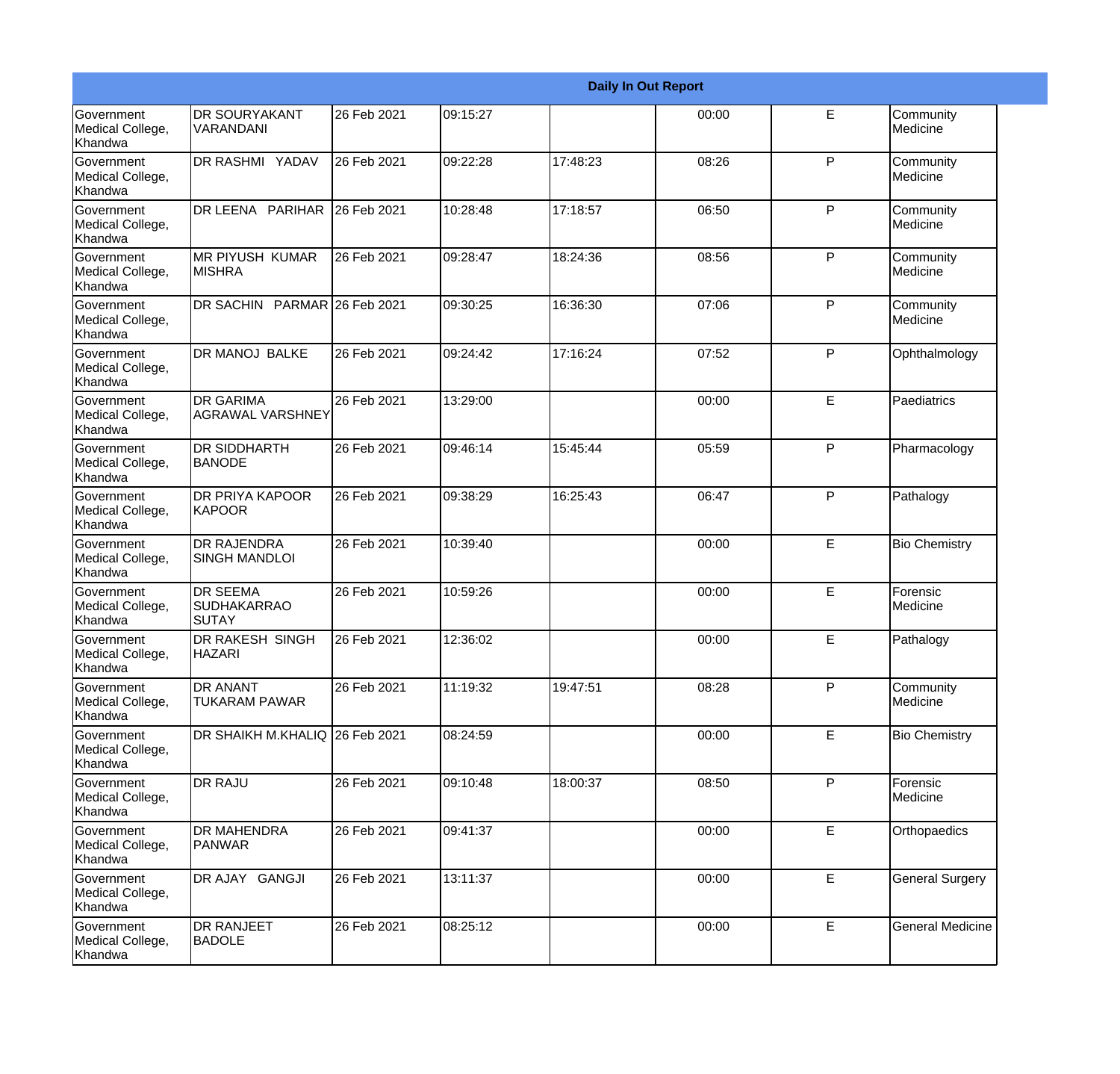| Demonstrator/Tutor Para Clinical  |               |
|-----------------------------------|---------------|
| Assistant Professor Para Clinical |               |
| Assistant Professor Para Clinical |               |
|                                   |               |
| Statistician                      | Para Clinical |
| Assistant Professor Para Clinical |               |
| Assistant Professor Clinical      |               |
| Associate Professor Clinical      |               |
| Associate Professor Para Clinical |               |
|                                   |               |
| Demonstrator/Tutor Para Clinical  |               |
| Demonstrator/Tutor Non Clinical   |               |
| Professor                         | Para Clinical |
| Professor                         | Para Clinical |
| Professor                         | Para Clinical |
|                                   |               |
| Professor                         | Non Clinical  |
| Demonstrator/Tutor Para Clinical  |               |
| Assistant Professor Clinical      |               |
| Professor                         | Clinical      |
|                                   |               |
| Assistant Professor Clinical      |               |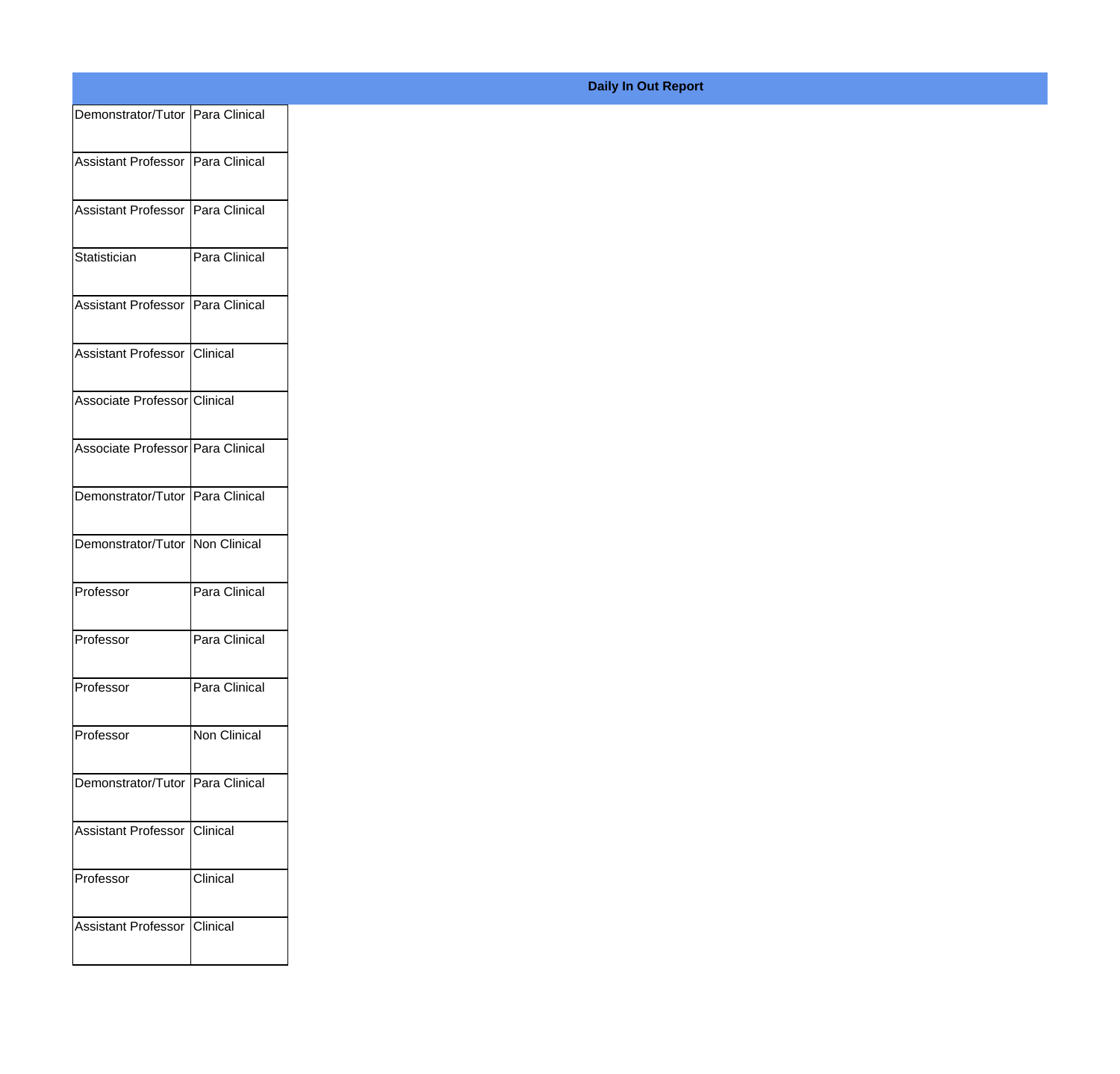|                                                  |                                                   |             |          |          | <b>Daily In Out Report</b> |   |                             |
|--------------------------------------------------|---------------------------------------------------|-------------|----------|----------|----------------------------|---|-----------------------------|
| Government<br>Medical College,<br>Khandwa        | <b>DR ASHOK</b><br><b>BHAUSAHEB NAJAN</b>         | 26 Feb 2021 | 10:16:43 |          | 00:00                      | E | Forensic<br>Medicine        |
| <b>Government</b><br>Medical College,<br>Khandwa | <b>DR NITESHKUMAR</b><br>KISHORILAL<br>IRATHORE   | 26 Feb 2021 | 10:49:52 |          | 00:00                      | E | Pharmacology                |
| <b>Government</b><br>Medical College,<br>Khandwa | <b>DR PRIYESH</b><br><b>MARSKOLE</b>              | 26 Feb 2021 | 09:39:29 | 17:48:11 | 08:09                      | P | Community<br>Medicine       |
| <b>Government</b><br>Medical College,<br>Khandwa | <b>DR SANGEETA</b><br><b>CHINCHOLE</b>            | 26 Feb 2021 | 11:00:49 | 16:03:35 | 05:03                      | P | Physiology                  |
| <b>Government</b><br>Medical College,<br>Khandwa | DR VIJAY NAYAK                                    | 26 Feb 2021 | 10:02:49 | 17:00:54 | 06:58                      | P | Anatomy                     |
| <b>Government</b><br>Medical College,<br>Khandwa | DR SUNIL BAJOLIYA                                 | 26 Feb 2021 | 09:24:57 | 18:37:10 | 09:13                      | P | OTO-Rhiono-<br>Laryngology  |
| <b>Government</b><br>Medical College,<br>Khandwa | DR NISHA MANDLOI<br>PANWAR                        | 26 Feb 2021 | 09:43:52 | 17:08:47 | 07:25                      | P | Obstetrics &<br>Gynaecology |
| <b>Government</b><br>Medical College,<br>Khandwa | DR NANDINI DIXIT                                  | 26 Feb 2021 | 10:57:47 |          | 00:00                      | E | Paediatrics                 |
| <b>Government</b><br>Medical College,<br>Khandwa | <b>DR JITENDRA</b><br><b>AHIRWAR</b>              | 26 Feb 2021 | 18:00:48 | 18:01:23 | 00:01                      | P | Pathalogy                   |
| Government<br>Medical College,<br>lKhandwa       | <b>DR MUKTESHWARI</b><br><b>GUPTA</b>             | 26 Feb 2021 | 10:40:41 | 16:04:14 | 05:24                      | P | Pharmacology                |
| <b>Government</b><br>Medical College,<br>Khandwa | <b>DR DEEPIKA</b><br>PANWAR                       | 26 Feb 2021 | 10:00:56 | 16:48:59 | 06:48                      | P | <b>Bio Chemistry</b>        |
| Government<br>Medical College,<br><b>Khandwa</b> | <b>DR VISHAL</b><br><b>KUMAR</b><br><b>THAKRE</b> | 26 Feb 2021 | 10:12:37 | 17:09:58 | 06:57                      | P | Physiology                  |
| <b>Government</b><br>Medical College,<br>Khandwa | RENU<br><b>WAGHMARE</b>                           | 26 Feb 2021 | 17:25:16 |          | 00:00                      | E | Community<br>Medicine       |